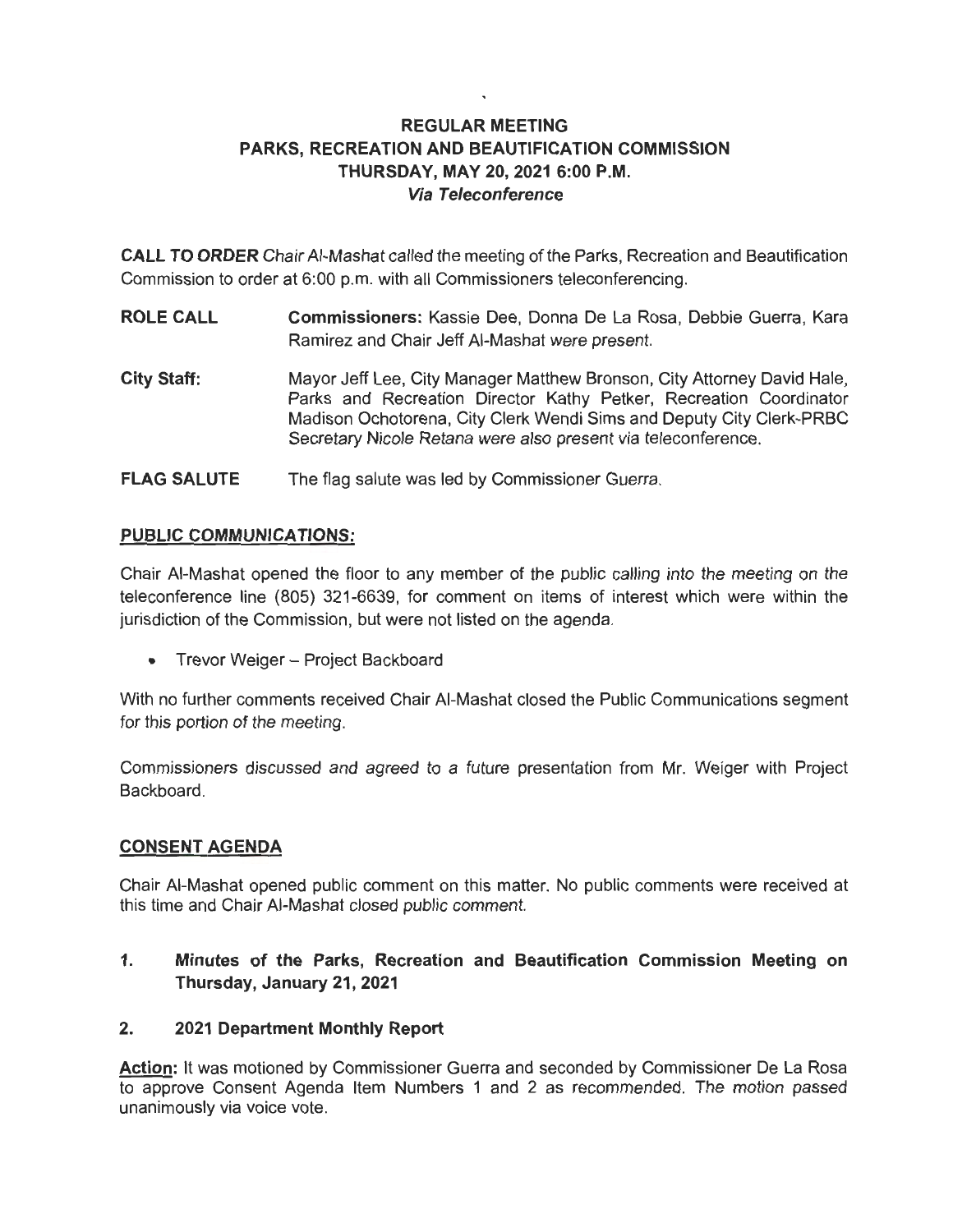### **REGULAR BUSINESS**

### **3. Mayor's Welcome and City Overview**

Chair AI-Mashat read the title to the forgoing item and introduced Mayor Lee.

Mayor Jeff Lee welcomed the fully seated Parks and Recreation Commission, discussed the vision for the Parks, Recreation and Beautification Commission.

City Manager Bronson welcomed the Parks and Recreation Commissioners, discussed all the Commission's within the City of Grover Beach and provided an overview of past projects.

Chair AI-Mashat opened public comment on this matter. No public comments were received at this time and Chair AI-Mashat closed public comment.

**Action:** Received welcome from Mayor Lee and an overview of City items from City Manager Bronson.

#### **4. Brown Act Discussion**

City Attorney Hale presented a Powerpoint presentation regarding the Rules of the Brown Act.

Commissioner Guerra questioned if two Commissioners are having a discussion with Parks and Recreation Director Petker is that violating the Brown Act with City Attorney Hale responding no.

Chair AI-Mashat opened public comment on this matter. No public comments were received at this time and Chair AI-Mashat closed public comment.

**Action:** Received information on the Brown Act.

### **5. Parks, Recreation and Beautification Commission Overview**

Parks and Recreation Director Petker presented the Parks, Recreation and Beautification Commission overview.

Recreation Coordinator Maddison Ochotorena discussed upcoming City events and past events.

Commissioner Guerra shared her experience going to the State Parks and Recreation Conference in 2020 and being on the Parks, Recreation, and Beautification Commission

Chair AI-Mashat shared his experience being on the Parks, Recreation, and Beautification Commission.

Chair AI-Mashat opened public comment on this matter. No public comments were received at this time and Chair AI-Mashat closed public comment.

**Action:** Received an overview of the responsibilities of the Parks, Recreation, and Beautification Commission.